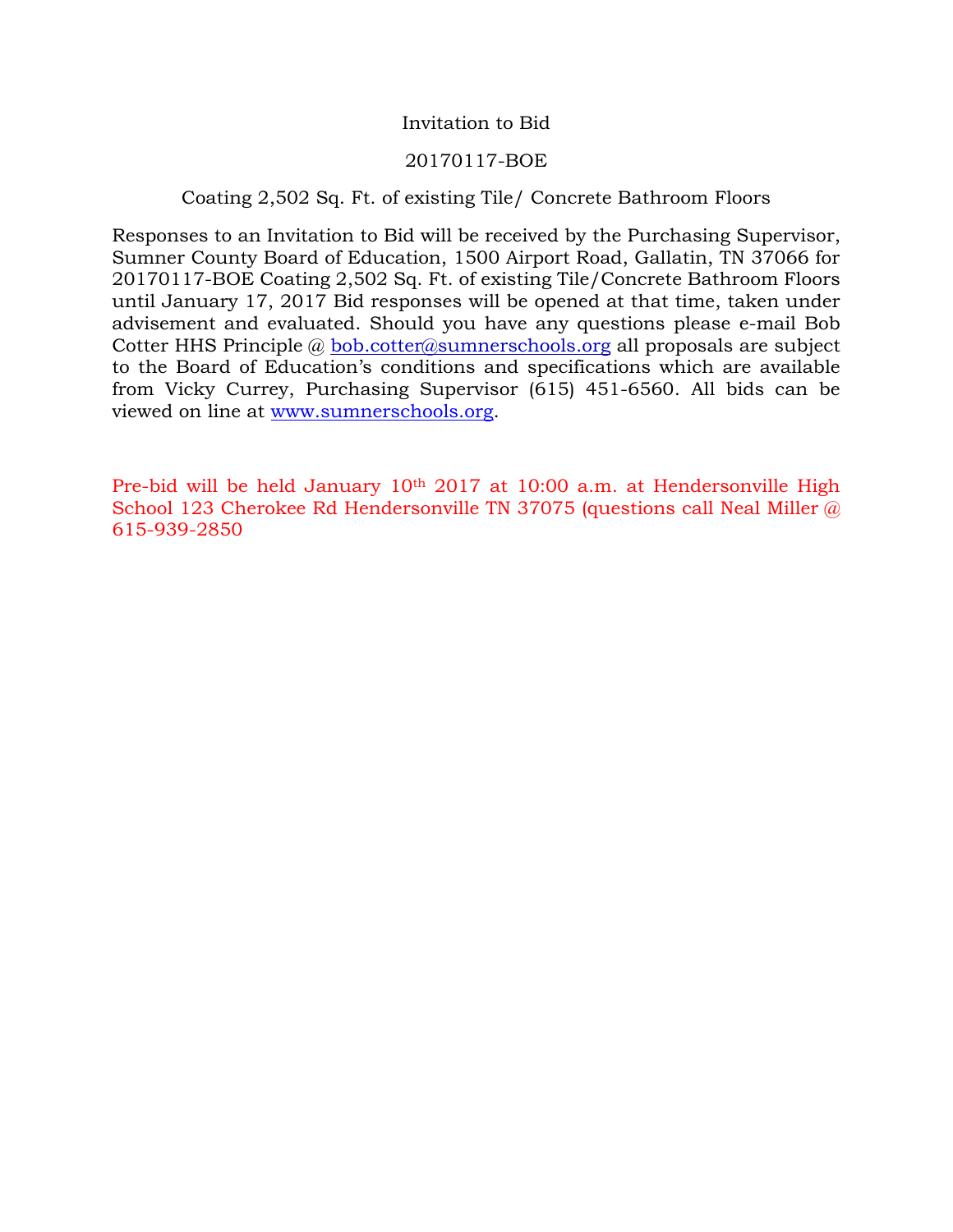#### **NOTICE TO RESPONDENTS**

Responses to an Invitation to Bid will be received by the Purchasing Supervisor in the SUPPORT SERVICE FACILITY CONFERENCE ROOM, Sumner County Board of Education, 1500 Airport Road Gallatin, TN 37066. They will be received until **10:00 A.M. Local Time January 17, 2017 10:00 a.m. for 20170117-- BOE 2,502 sq. ft. existing tile / Concrete Bathroom Floors** at which time the responses will be opened, taken under advisement and evaluated. *BIDS WILL BE POSTED ON www.sumnerschools.org* -------------------------------------------------------------------------------------------------------------------------------

**GENERAL REQUIREMENTS AND CONDITIONS**

- 1. The Sumner County Board of Education reserves the right to accept or reject any and/or all responses in whole or in part, and to waive informalities therein.
- 2. Any responses received after the scheduled closing time for the receipt for responses will not be considered.
- 3. If a mistake is discovered after the responses are received, only the Sumner County Board of Education may allow the respondent to withdraw the entire response.
- 4. Partial payments will not be approved unless justification for such payment can be shown. Terms will be net 30 days.
- 5. Payment will not be made until the said 2,502 Sq. Ft. existing tile/concrete Bathroom Floors are inspected and approved as meeting all specifications by persons appointed by the Sumner County Board of Education.
- 6. Responses submitted must be in a sealed envelope and marked on the outside as follows: **RESPONSE: 2,502 Sq. Ft. Existing Tile / Concrete Bathroom Floors PRE-BID: Tuesday January 10th 2017 10:00 a.m. at Hendersonville High 123 Cherokee Rd Hendersonville TN 37075 DEADLINE: January 17, 2017 & 10:00 A.M. Local Time**
- 7. Facsimile responses will not be considered.
- 8. If a successful bidder violates any terms of their bid, the contract, school board policy or any law they may be disqualified from bidding for a period of two years for minor violations or longer for major violations. Bids from disqualified bidders will not be accepted during the period of disqualification.
- 9. Prices quoted on the response (if any) are to be considered firm and binding until the said **2,502 Sq. Ft. Coating existing Tile/ Concrete Bathroom Floors** are in the possession of the Sumner County Board of Education.
- 10. No purchase or contract is authorized or valid until the issuance of a Board Purchase Order in accordance with Board Policy. No Board Employee is authorized to purchase equipment, supplies or services prior to the issuance of such a Purchase Order.
- 11. Any deviation from these stated terms, specifications and conditions must be coordinated with and approved in writing by the Purchasing Supervisor, Vicky Currey (615) 451-6560.
- 12. All bids that exceed \$25,000 must have the Company Name, License Number, Expiration Date thereof and License Classification of Contractor listed on outside of sealed envelope. As required by State of Tennessee Code Annotated 62-6-119.
- 13. The awarded bidder will be required to post a performance and payment bond in the amount of 25% of the contract price if it exceeds \$100,000 as stated by State of Tennessee Code Annotated 12-4-201.
- 14. If the project cost in excess of \$25,000 a performance bond must be secured by the requesting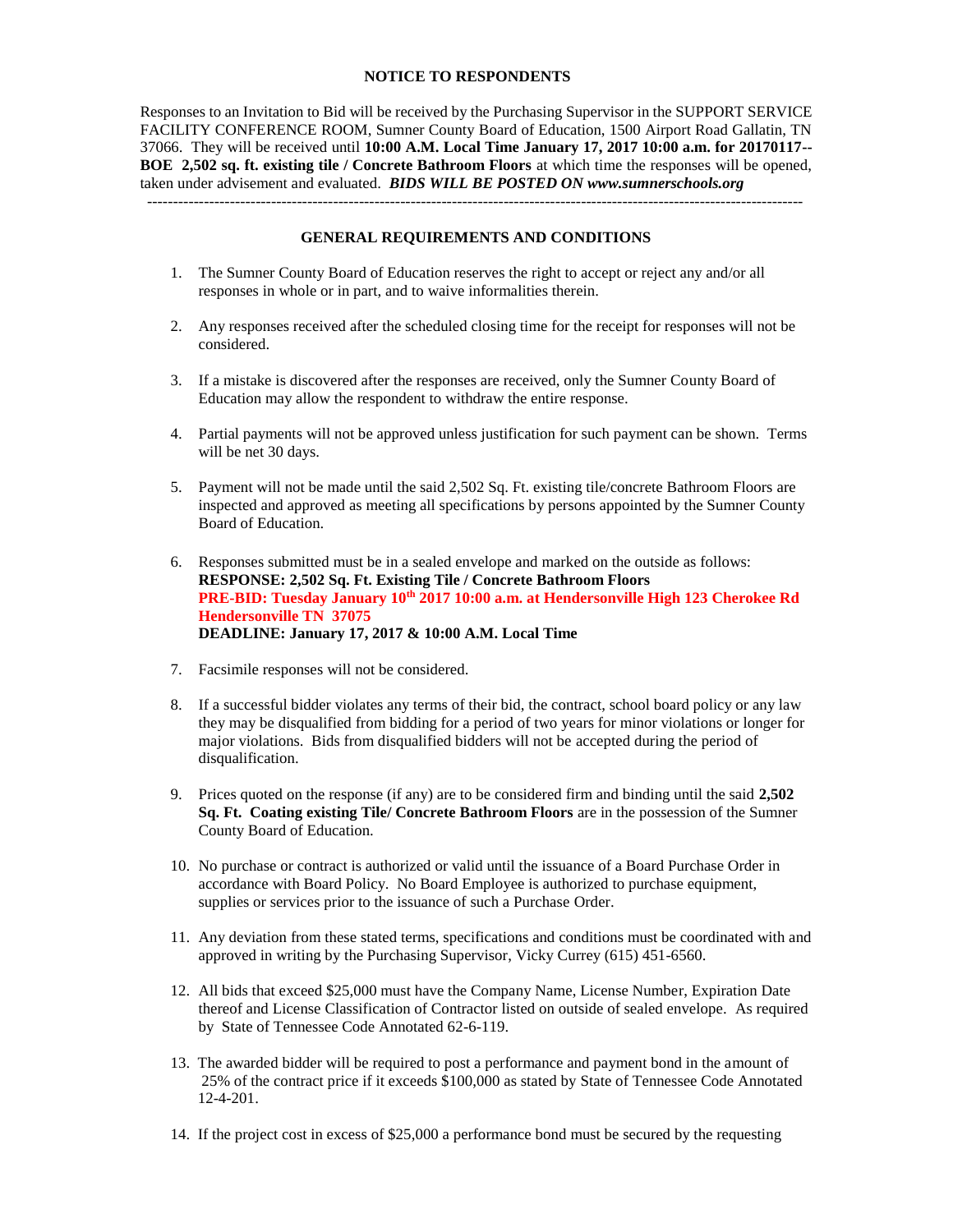Location:

Hendersonville High School 123 Cherokee Rd Hendersonville, TN 37075

A PRE -BID WILL BE HELD 10:00 A.M. Tuesday January 10 2017 at Hendersonville High School 123 Cherokee Rd. Hendersonville, TN 37075 QUESTIONS CALL Neal Miller 615-939-2850

Coat 2,502 sq. ft. of existing tile/concrete bathroom floors with\_\_\_\_\_\_\_\_\_\_\_\_\_\_\_\_\_\_ flooring:

- $\bullet$  Boy's Bathroom 500 sq. ft. floor  $\frac{1}{2}$
- Girl's Bathroom 652 sq. ft. floor \$\_\_\_\_\_\_\_\_\_\_\_\_\_\_\_\_
- Art Room 1350 sq. ft. floor  $\qquad \qquad$  \$

Includes: Removing 1,350 sq. ft. of existing epoxy coating in Ag Room Grinding floors/walls and cove areas to remove existing coatings and open pores of tile, *Once floors are properly prepped 3-layer polyaspartic coating* to be applied

Estimated install time\_\_\_\_\_\_\_\_\_\_\_\_\_\_\_\_

Warranty\_\_\_\_\_\_\_\_\_\_\_\_\_\_\_\_\_\_\_\_\_\_\_\_